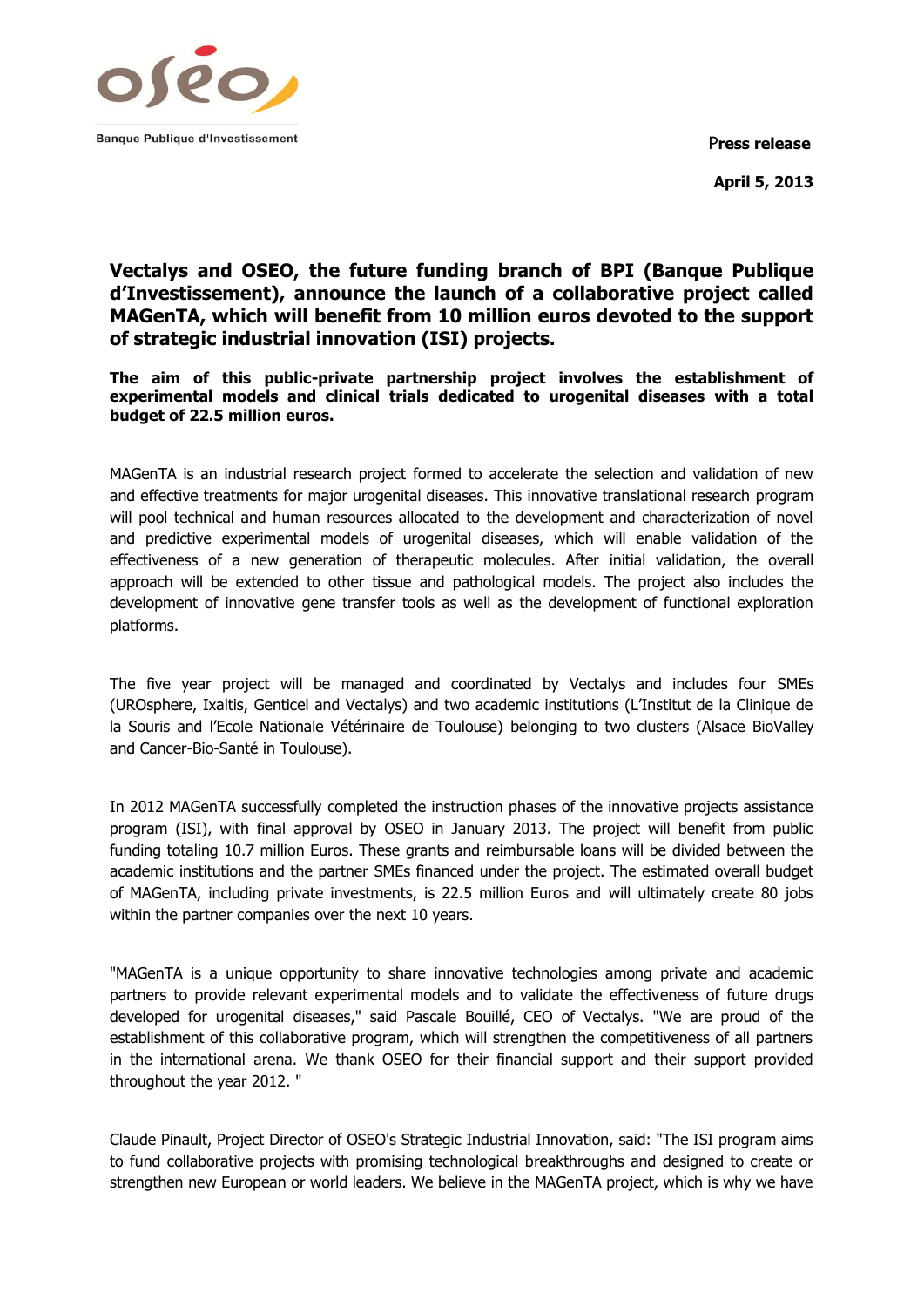decided to support the project with the necessary means required to establish itself as a therapeutic revolution."

#### **Project Coordinator:**

## **Vectalys (Toulouse - 31)**

Founded in 2005 by Dr. Pascale Bouillé, Vectalys is a biotechnology company that develops, manufactures and markets gene transfer tools for the development of cellular and animal models for the validation of candidate genes and drug screening. The company brings to MAGenTA expertise in producing highly concentrated and purified viral vectors and the knowledge required for the development of experimental cellular models and genetically modified animals.

More information at [www.vectalys.com](http://www.vectalys.com/)

#### **Project partners :**

#### **UROsphere** (Toulouse - 31)

Founded in 2004 by Dr. Philippe Lluel and Dr. Stefano Palea, UROsphere specializes in research of treatments for renal and genitourinary disorders. UROsphere offers the pharmaceutical industry a platform of innovative research in experimental urology utilizing both *in vitro* and *in vivo* techniques for the validation of drug candidates.

More information at [www.urosphere.com](http://www.urosphere.com/)

#### **Ixaltis** (Toulouse - 31)

Founded in 2012, Ixaltis is a research company specializing in the clinical development of drugs for the treatment of genito-urinary and kidney diseases.

#### **Genticel** (Toulouse - 31)

Genticel is a biopharmaceutical company developing vaccines for patients infected with human papillomavirus (HPV). The strategic objective of the company is to ensure that a vaccine solution can be offered to all women infected with HPV to prevent the development of cervical cancer. Currently, several vaccine candidates are being developed to achieve this goal.

More information at [www.genticel.com](http://www.genticel.com/)

#### **L'Institut de la Clinique de la Souris** (Strasbourg - 67)

L'Institut de la Clinique de la Souris (iCS) is an infrastructure specialized in translational research and functional genomics. The iCS was founded in 2002 by Dr. Pierre Chambon and headed by Dr. Yann Herault since 2010. The services provided range from the generation of mouse models to the high output or customized phenotypic analysis, thereby offering more than 250 standardized tests to highlight anatomical, physiological and behavioral phenotypes. These services are available for the entire academic and industrial research community.

More information at www.ics-mci.fr